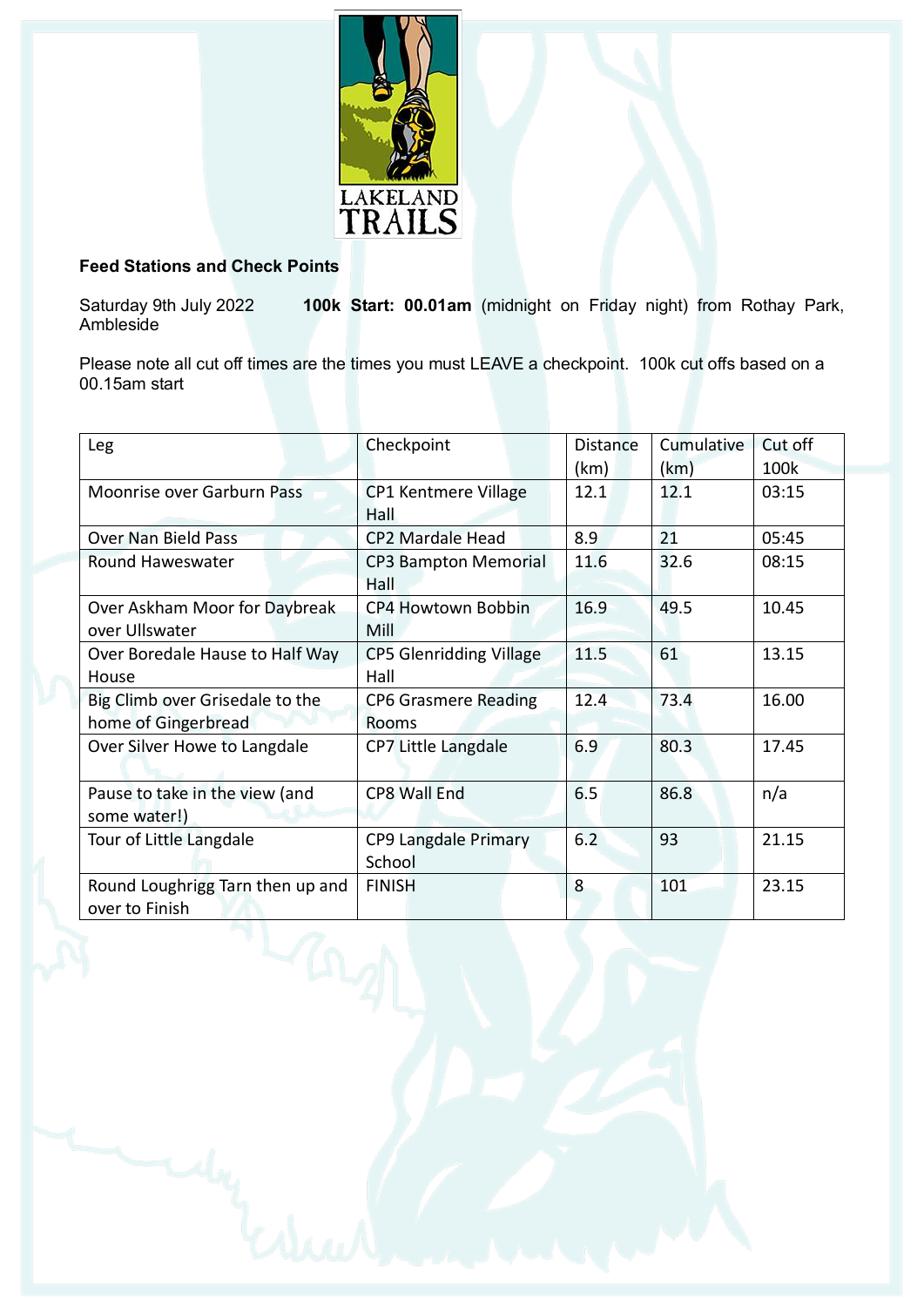**55k Start: 9.00am and 10.00am** from Rothay Park, Ambleside.

| Leg                                                    | Checkpoint                             | <b>Distance</b><br>(km) | Cumulative<br>(km) | Cut off<br>55k |
|--------------------------------------------------------|----------------------------------------|-------------------------|--------------------|----------------|
| A Struggle up Kirkstone Pass                           | <b>CP1 Kirkstone Pass</b>              | 6.1                     | 6.1                | 11.45          |
| Downhill past Brotherswater to<br>Glenridding          | <b>CP2 Glenridding Village</b><br>Hall | 10.9                    | 17.0               | 14.00          |
| Big Climb over Grisedale to the<br>home of Gingerbread | CP3 Grasmere Reading<br>Rooms          | 12.4                    | 29.4               | 16.35          |
| Over Silver Howe to Langdale                           | CP5 Little Langdale                    | 6.9                     | 36.3               | 18.20          |
| Pause to take in the view (and<br>some water!)         | CP8 Wall End                           | 6.5                     | 42.8               | n/a            |
| Tour of Little Langdale                                | CP9 Langdale Primary<br>School         | 6.3                     | 49.1               | 20.30          |
| Round Loughrigg Tarn then up and<br>over to Finish     | <b>FINISH</b>                          | 8                       | 57.1               | 22.00          |